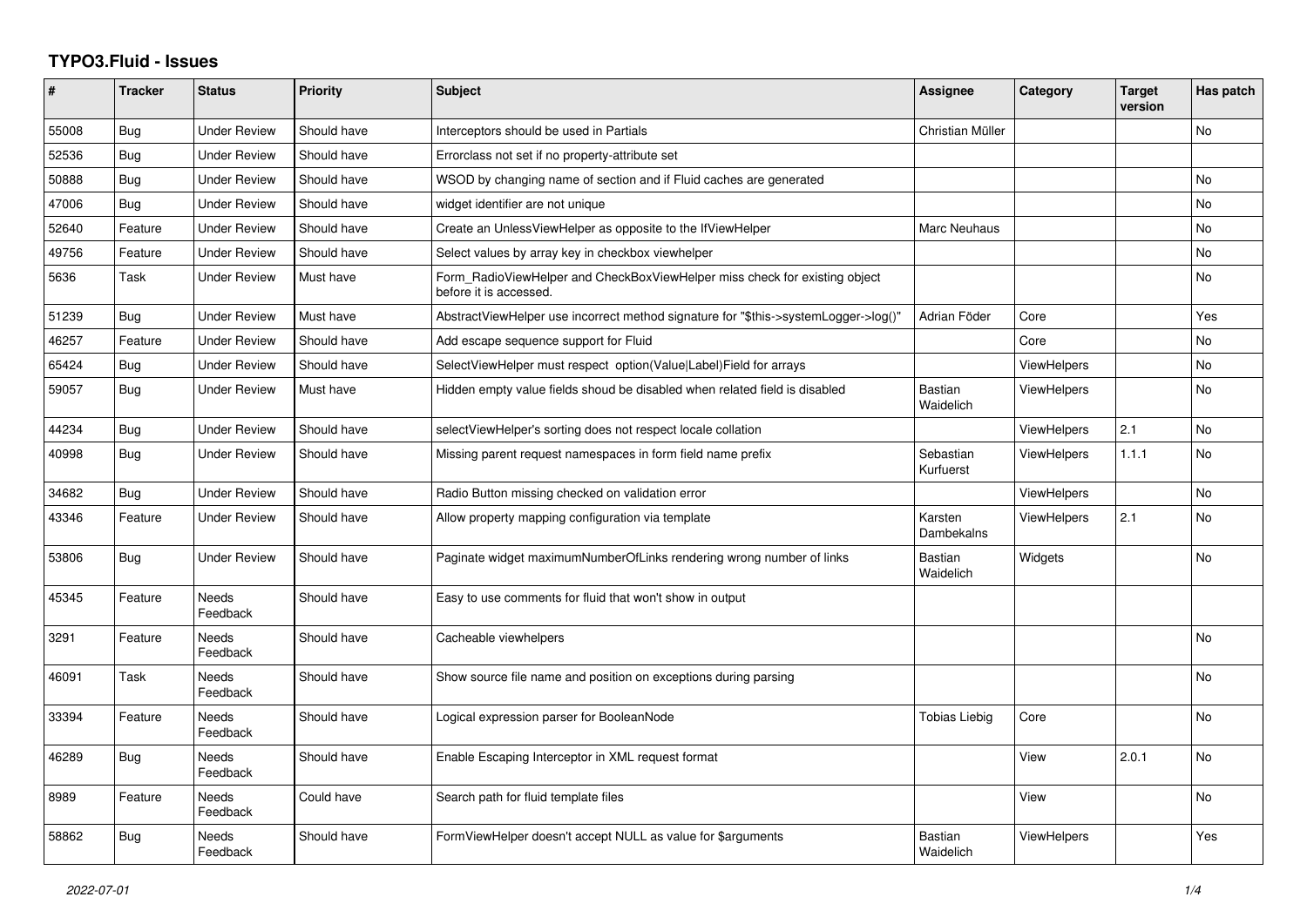| #     | <b>Tracker</b> | <b>Status</b>            | <b>Priority</b> | <b>Subject</b>                                                                                              | <b>Assignee</b>             | Category           | <b>Target</b><br>version | Has patch |
|-------|----------------|--------------------------|-----------------|-------------------------------------------------------------------------------------------------------------|-----------------------------|--------------------|--------------------------|-----------|
| 36662 | Bug            | <b>Needs</b><br>Feedback | Should have     | Checked state isn't always correct when property is collection                                              | Kevin Ulrich<br>Moschallski | ViewHelpers        | 1.1.1                    | No        |
| 33628 | <b>Bug</b>     | Needs<br>Feedback        | Must have       | Multicheckboxes (multiselect) for Collections don't work                                                    | Christian Müller            | <b>ViewHelpers</b> |                          | No        |
| 8491  | Task           | Needs<br>Feedback        | Should have     | link.action and uri.action differ in absolute argument                                                      | Karsten<br>Dambekalns       | ViewHelpers        |                          | No        |
| 28551 | Bug            | Accepted                 | Should have     | (v4) backport VHTest                                                                                        | Sebastian<br>Kurfuerst      |                    |                          | No        |
| 9005  | Feature        | Accepted                 | Could have      | Fluid Template Analyzer (FTA)                                                                               | Sebastian<br>Kurfuerst      |                    |                          |           |
| 5933  | Feature        | Accepted                 | Should have     | Optional section rendering                                                                                  | Sebastian<br>Kurfuerst      | ViewHelpers        |                          | <b>No</b> |
| 58983 | <b>Bug</b>     | New                      | Should have     | format.date does not respect linebreaks and throws exception                                                |                             |                    |                          | No        |
| 58921 | <b>Bug</b>     | New                      | Should have     | f:form.* VHs crash if NOT inside f:form but followed by f:form                                              |                             |                    |                          | No        |
| 57885 | Bug            | New                      | Must have       | Inputs are cleared from a second form if the first form produced a vallidation error                        |                             |                    |                          | No        |
| 52591 | <b>Bug</b>     | New                      | Should have     | The Pagination Widget broken for joined objects                                                             |                             |                    |                          | No        |
| 52419 | Bug            | New                      | Should have     | Wrong PHPDocs notation for default value inline f:translate viewhelper                                      |                             |                    | 2.0                      | No        |
| 49038 | <b>Bug</b>     | New                      | Must have       | form.select does not select the first item if prependOptionValue is used                                    |                             |                    |                          | No        |
| 28554 | <b>Bug</b>     | New                      | Should have     | (v4) implement feature flag to disable caching                                                              |                             |                    |                          | No        |
| 28553 | Bug            | New                      | Should have     | improve XHProf test setup                                                                                   |                             |                    |                          | No        |
| 28552 | <b>Bug</b>     | New                      | Should have     | (v5) write ViewHelper test for compiled run; adjust functional test to do two passes<br>(uncached & cached) |                             |                    |                          | No        |
| 28550 | Bug            | New                      | Should have     | (v4) make widgets cacheable, i.e. not implement childnodeaccess interface                                   |                             |                    |                          | No        |
| 28549 | Bug            | New                      | Should have     | make widgets cacheable, i.e. not implement childnodeaccess interface                                        |                             |                    |                          | No        |
| 13045 | <b>Bug</b>     | <b>New</b>               | Should have     | Entity decode of strings are different between if-conditions and output of variable                         |                             |                    |                          |           |
| 60271 | Feature        | New                      | Should have     | Paginate viewhelper, should also support arrays                                                             |                             |                    |                          | No        |
| 51277 | Feature        | New                      | Should have     | ViewHelper context should be aware of actual file occurrence                                                |                             |                    |                          | No        |
| 48355 | Feature        | New                      | Could have      | Assign output of viewhelper to template variable for further processing.                                    |                             |                    |                          |           |
| 46545 | Feature        | New                      | Should have     | Better support for arrays in options of SelectViewHelper                                                    |                             |                    |                          | No        |
| 45153 | Feature        | New                      | Should have     | f:be.menus.actionMenuItem - Detection of the current select option is insufficient                          |                             |                    |                          | No        |
| 42397 | Feature        | New                      | Should have     | Missing viewhelper for general links                                                                        |                             |                    |                          | No        |
| 40081 | Feature        | New                      | Should have     | Allow assigned variables as keys in arrays                                                                  |                             |                    |                          | No        |
| 38130 | Feature        | New                      | Should have     | Checkboxes and multiple select fields should have an assignable default value                               |                             |                    |                          | No        |
| 37095 | Feature        | New                      | Should have     | It should be possible to set a different template on a Fluid TemplateView inside an<br>action               | Christopher<br>Hlubek       |                    |                          | No        |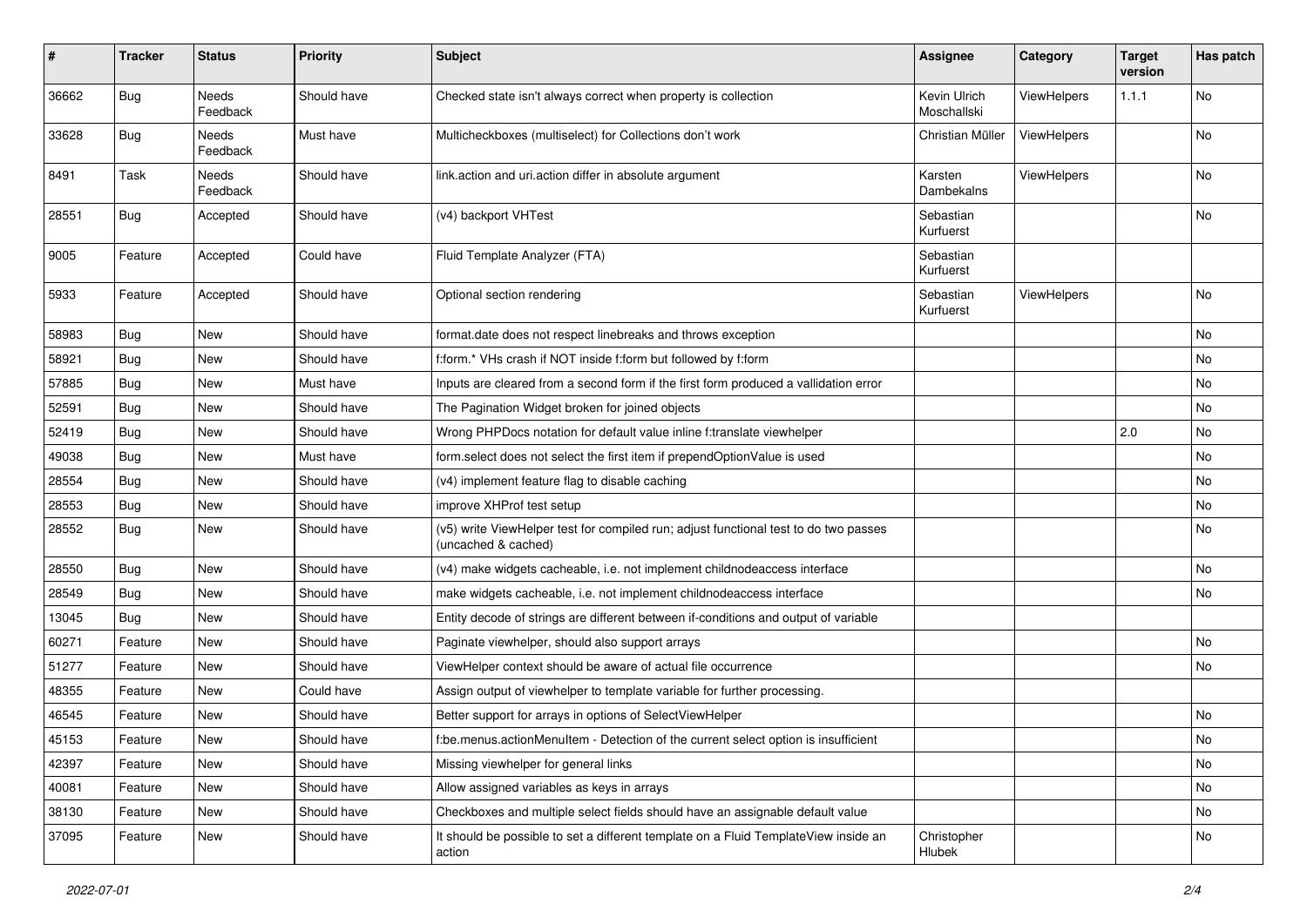| #     | <b>Tracker</b> | <b>Status</b> | <b>Priority</b> | Subject                                                                                   | <b>Assignee</b>        | Category    | <b>Target</b><br>version | Has patch     |
|-------|----------------|---------------|-----------------|-------------------------------------------------------------------------------------------|------------------------|-------------|--------------------------|---------------|
| 36559 | Feature        | New           | Could have      | New widget progress bar                                                                   |                        |             |                          | Yes           |
| 33215 | Feature        | New           | Should have     | RFC: Dynamic values in ObjectAccess paths                                                 |                        |             |                          | No            |
| 9514  | Feature        | New           | Should have     | Support explicit Array Arguments for ViewHelpers                                          |                        |             |                          |               |
| 56237 | Task           | New           | Should have     | in-line (Condition) ViewHelpers should not evaluate on parsing                            |                        |             |                          | No            |
| 47669 | Task           | New           | Should have     | FormViewHelper does not define the default request method                                 |                        |             |                          | No            |
| 43071 | Task           | New           | Should have     | Remove TOKENS for adding fallback teplates in B                                           |                        |             |                          | No            |
| 42743 | Task           | New           | Should have     | Remove inline style for hidden form fields                                                |                        |             |                          | No            |
| 39990 | <b>Bug</b>     | New           | Should have     | Same form twice in one template: hidden fields for empty values are only rendered<br>once |                        | Core        |                          | No            |
| 33551 | Bug            | New           | Must have       | View helper values break out of a partial scope                                           | Sebastian<br>Kurfuerst | Core        |                          | No            |
| 27607 | <b>Bug</b>     | New           | Must have       | Make Fluid comparisons work when first element is STRING, second is NULL.                 |                        | Core        |                          | No            |
| 12863 | Bug            | New           | Should have     | Attributes of a viewhelper can't contain a '-'                                            | Sebastian<br>Kurfuerst | Core        |                          | No            |
| 3481  | Bug            | New           | Should have     | Use ViewHelperVariableContainer in PostParseFacet                                         |                        | Core        |                          | No            |
| 62346 | Feature        | New           | Could have      | f:comment should have high precende                                                       |                        | Core        | 3.x                      | No            |
| 30555 | Feature        | New           | Could have      | Make TagBuilder more extensible                                                           |                        | Core        |                          | No            |
| 10472 | Feature        | New           | Could have      | Fluid Standalone distribution                                                             |                        | Core        |                          | No            |
| 7608  | Feature        | New           | Could have      | Configurable shorthand/object accessor delimiters                                         |                        | Core        |                          | Yes           |
| 4704  | Feature        | New           | Should have     | Improve parsing exception messages                                                        |                        | Core        |                          |               |
| 1907  | Feature        | New           | Could have      | Default values for view helpers based on context                                          |                        | Core        |                          |               |
| 32035 | Task           | New           | Should have     | Improve fluid error messages                                                              |                        | Core        |                          | Yes           |
| 38369 | Bug            | New           | Must have       | Resource ViewHelpers should not fall back to request package                              |                        | View        |                          | No            |
| 60181 | Feature        | New           | Could have      | Caching mechanism for Fluid Views/Templates                                               |                        | View        |                          | No            |
| 45394 | Task           | New           | Should have     | Forwardport Unit test for standalone view                                                 |                        | View        |                          | No            |
| 43072 | Task           | New           | Should have     | Remove TOKENS for adding templates fallback in Backporter                                 |                        | View        |                          | No            |
| 60856 | <b>Bug</b>     | New           | Must have       | Target attribute not supported by the form viewhelper                                     |                        | ViewHelpers |                          | Yes           |
| 54284 | <b>Bug</b>     | New           | Should have     | Default Option for Switch/Case VH                                                         |                        | ViewHelpers |                          | No            |
| 49600 | <b>Bug</b>     | New           | Should have     | f:form tag shown as a HTML on frontend                                                    |                        | ViewHelpers |                          | $\mathsf{No}$ |
| 40064 | Bug            | New           | Must have       | Multiselect is not getting persisted                                                      |                        | ViewHelpers |                          | No            |
| 37619 | <b>Bug</b>     | New           | Should have     | Fatal Error when using variable in name attribute of Section ViewHelper                   |                        | ViewHelpers |                          | No            |
| 30937 | Bug            | New           | Should have     | CropViewHelper stringToTruncate can't be supplied so it can't be easily extended          |                        | ViewHelpers |                          | Yes           |
| 8648  | Bug            | New           | Should have     | format.crop ViewHelper should support all features of the crop stdWrap function           |                        | ViewHelpers |                          | No            |